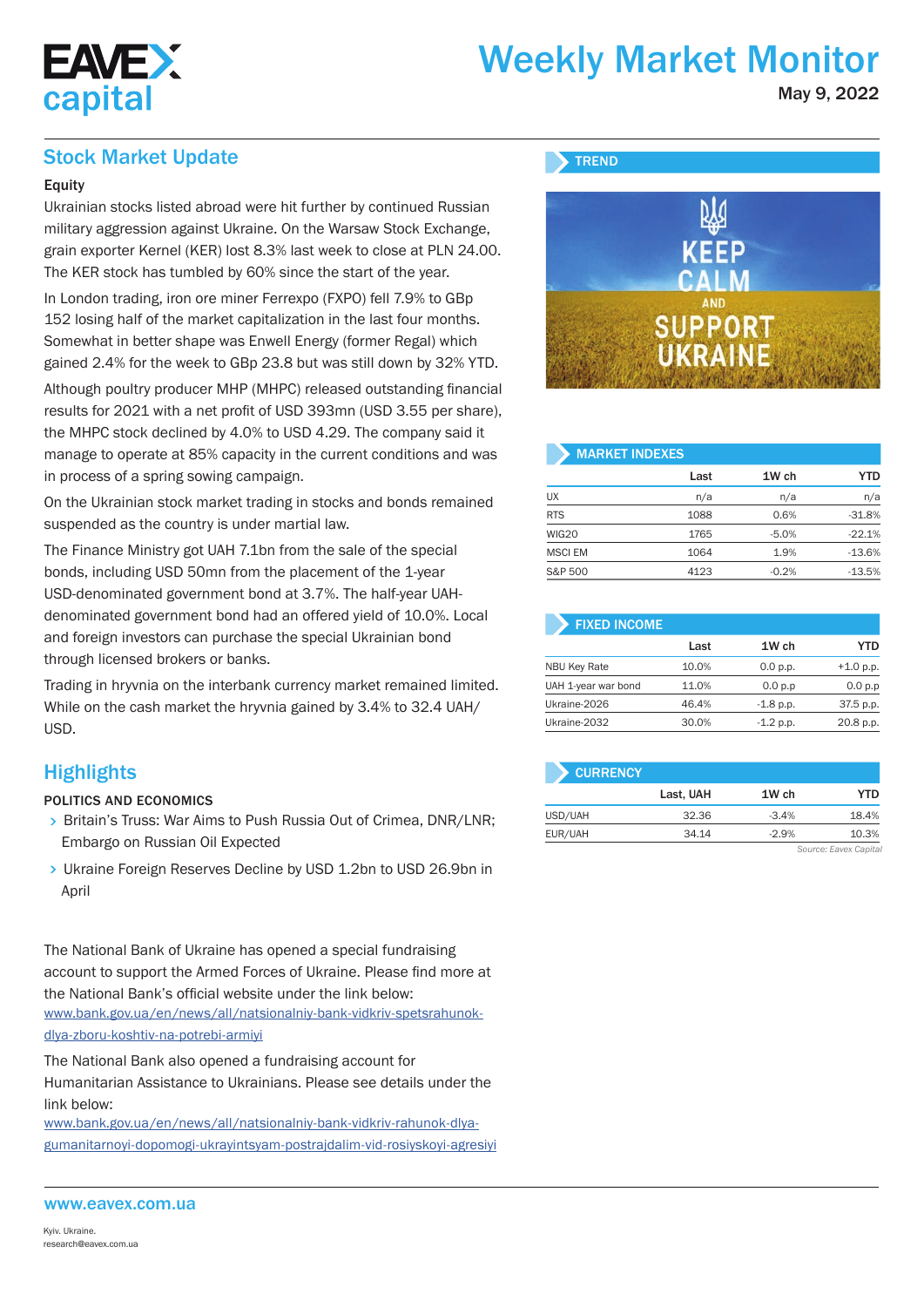

May 9, 2022

## Britain's Truss: War Aims to Push Russia Out of Crimea, DNR/LNR; Embargo on Russian Oil Expected

by Will Ritter w.ritter@eavex.com.ua

## NEWS

Top British diplomat Liz Truss delivered an extremely hawkish speech in London on Apr 27 in which she said that Britain "will keep going further and faster to push Russia out of the whole of Ukraine", the BBC reported. Given that Russia occupies not only parts of southern and eastern Ukraine captured in the current 2-month-old war, but also territory captured back in 2014, Truss's remarks were understood to mean that the endgame of the war for Ukraine & the West is to eject Russia from those previously occupied territories. Up to now, the British government had limited its statements on the war goals to general terms such as "Putin's invasion of Ukraine must be seen to fail", the BBC said. In other news, the European Union is expected to end all purchases of Russian oil in the near term after Germany dropped its objections to the move, Western media reported.

#### **COMMENTARY**

At this point, with more than a month having passed without any talk of a negotiated end to the war, some clarity on the West's actual endgame in Ukraine and a plan to get there would be welcome. However, Truss's stated endgame looks unachievable to us, although it nominally places Britain in agreement with official Ukrainian government policy, if indeed Truss's comments were meant as a serious policy statement. Although the Biden administration has also taken a tougher line against Russia in recent weeks, and President Biden has proposed a massive USD 33bn aid package to help Ukraine, it would be surprising for us to hear a specific statement of intent from the US to recapture the 2014 occupied territories. President Zelenskiy stated after the discovery of the Russian atrocities committed in Bucha and Irpin that Ukrainian public opinion has turned against peace talks and in favor of continuing the war; however, we note that there could be a growing divergence of the interests of Ukraine and its Western allies on this point. Pro-Ukrainian voices have become more open in recent weeks in stating that the goal of the war is to overthrow the Putin regime - a dangerous & unpalatable strategy for the West, since the timescale needed to choke the Russian economy with Western sanctions is years, not months. The Kremlin also has near-term tools for further escalation of the war, including the possibility of a general military conscription to augment what has thus far been an under-staffed effort to occupy large areas of Ukrainian territory.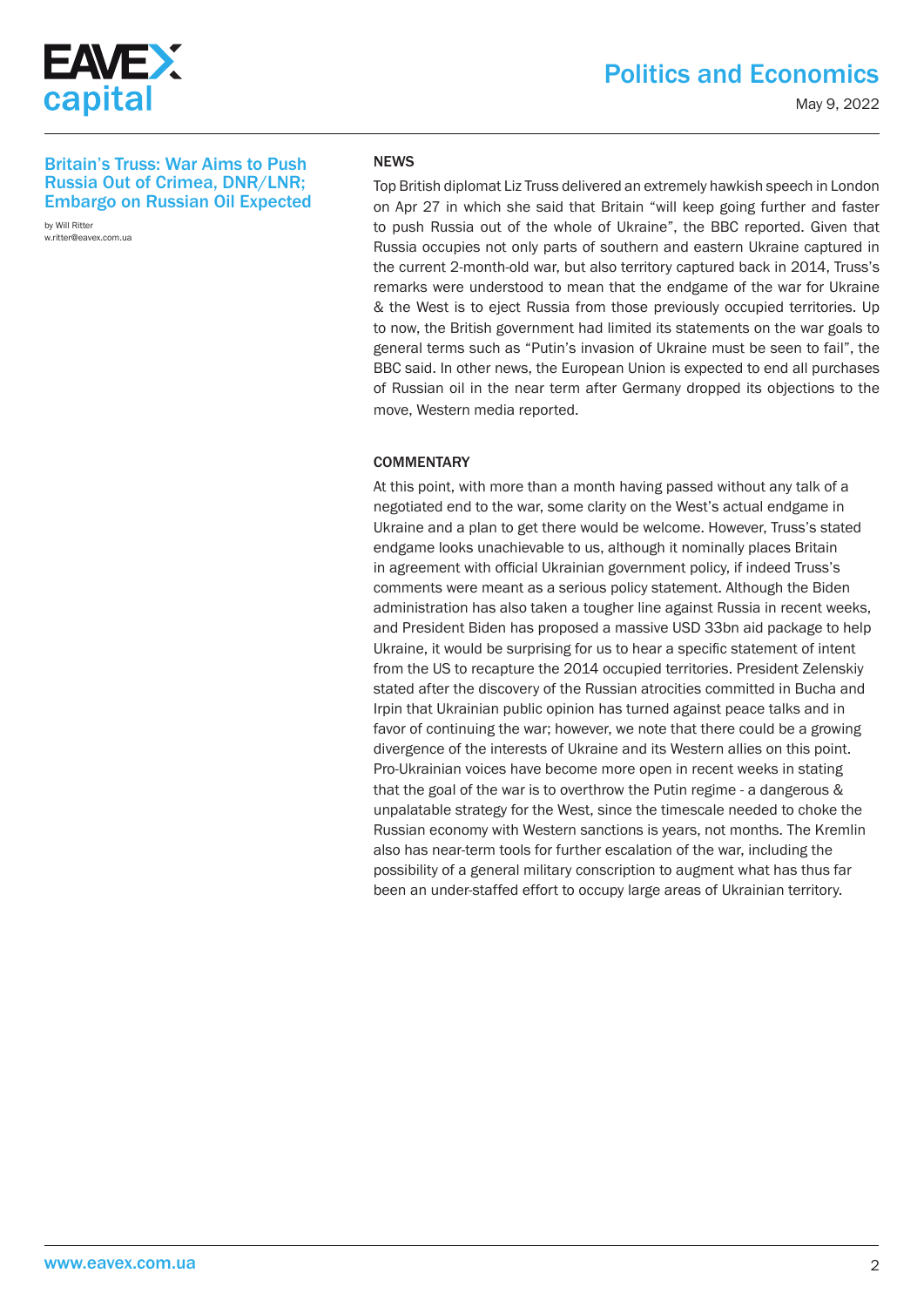

## Ukraine Foreign Reserves Decline by USD 1.2bn to USD 26.9bn in April

by Dmitry Churin d.churin@eavex.com.ua

#### **NEWS**

The Ukrainian National Bank's (NBU) foreign reserves declined by USD 1.2bn to USD 26.9bn in April (-4.3% MoM), according to official NBU data. The reserves decreased by 13% from USD 30.9bn since the start of the year.

The decrease in the FX reserves in April was caused by the National Bank's net foreign currency sale of USD 2.2bn on the interbank market, as the regulator had to intervene amid a lack of the hard currency supply from Ukrainian exporters. Also, the National Bank provided USD 614mn to the government to service the country's external debt. Meanwhile, the FX reserves in April had an inflow of USD 1.9bn in form of the financial aid from other countries and international institutions. In particular, the World Bank provided about USD 750mn, France gave EUR 300mn, Canada transferred USD 240 and the EU sent EUR 120mn.

UKRAINE'S FX RESERVES, USD bn



*Source: National Bank of Ukraine*

#### **COMMENTARY**

The Ukrainian interbank currency market continued to operate in the restricted mode and the official hryvnia exchange rate remained artificially frozen at 29.25 UAH/USD. The National Bank has to play the role of the hard currency seller of last resort to balance the demand and supply of foreign currency on the Ukrainian market. Moreover, there are almost 5.5mn Ukrainians who fled the country since the war began on Feb. 24. Therefore they spent a lot of money on UAH banking cards leading to a form of capital flea out of Ukraine.

The Russian military invasion of Ukraine hurts the economy badly leading to a drop in the national budget revenues. The Finance Ministry reported that the national budget expenditures amounted to UAH 523bn (USD 18bn) in January-April which was 23% lower than the planned spending. The budget deficit was at UAH 157bn (USD 5.4bn). The country managed to cover that deficit solely thanks to financial aid from other countries and financial institutions. The IMF was the largest backer giving USD 1.4bn in March. The US so far provided about USD 500mn. Ukraine desperately needs more help from its foreign partners to overcome the war crisis. There have been unconfirmed information that Ukraine will get about USD 6.5bn in additional help from the partnering countries to withstand the current dramatic moment.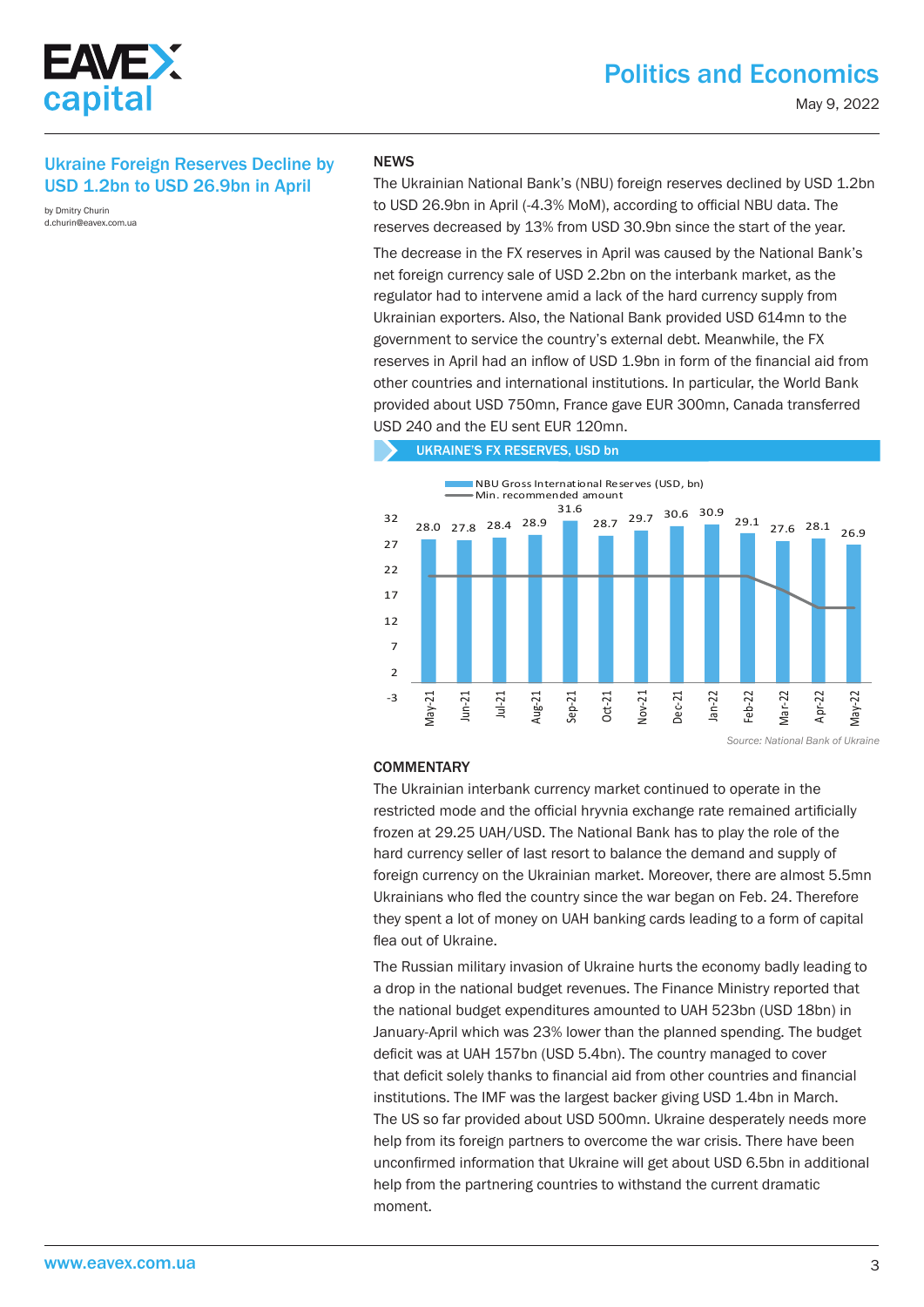

May 9, 2022

## QUOTES AND MULTIPLES

|                              | <b>Ticker</b> | Today, | Absolute performance |          | <b>MCap</b>       |                   | EV         |      | P/E        |            | EV/EBITDA  |              |  |
|------------------------------|---------------|--------|----------------------|----------|-------------------|-------------------|------------|------|------------|------------|------------|--------------|--|
|                              |               | UAH*   | 1W                   | YtD      | USD <sub>mn</sub> | USD <sub>mn</sub> | Free float |      | 2020 2021E |            | 2020 2021E | 2021E        |  |
| <b>UX Index</b>              | <b>UX</b>     | n/a    | n/a                  | n/a      |                   |                   |            |      |            |            |            |              |  |
| Iron Ore Mining              |               |        |                      |          |                   |                   |            |      |            |            |            |              |  |
| Ferrexpo                     | <b>FXPO</b>   | 152    | $-7.9%$              | $-49.2%$ | 1129              | 1012              | 24.0%      | 1.8  | 1.3        | 1.2        | 0.7        | 0.4          |  |
| <b>Railcar Manufacturing</b> |               |        |                      |          |                   |                   |            |      |            |            |            |              |  |
| Kryukiv Wagon                | KVBZ          | n/a    | n/a                  | n/a      | n/a               | n/a               | n/a        | n/a  | n/a        | n/a        | n/a        | n/a          |  |
| <b>Specialized Machinery</b> |               |        |                      |          |                   |                   |            |      |            |            |            |              |  |
| Turboatom                    | <b>TATM</b>   | n/a    | n/a                  | n/a      | n/a               | n/a               | n/a        | n/a  | n/a        | n/a        | n/a        | n/a          |  |
| Motor Sich                   | <b>MSICH</b>  | n/a    | n/a                  | n/a      | n/a               | n/a               | n/a        | n/a  | n/a        | n/a        | n/a        | n/a          |  |
| Oil & Gas                    |               |        |                      |          |                   |                   |            |      |            |            |            |              |  |
| UkrNafta                     | <b>UNAF</b>   | n/a    | n/a                  | n/a      | n/a               | n/a               | n/a        | n/a  | n/a        | n/a        | n/a        | n/a          |  |
| Enwell Energy (ex-Regal)     | <b>ENW</b>    | 23.8   | 2.4%                 | $-32.0%$ | 96                | 42                | 21.6%      | 32.1 | 10.7       | 1.6        | 1.4        | 0.7          |  |
| <b>Power Utilities</b>       |               |        |                      |          |                   |                   |            |      |            |            |            |              |  |
| Centrenergo                  | <b>CEEN</b>   | n/a    | n/a                  | n/a      | n/a               | n/a               | n/a        | n/a  | n/a        | n/a        | n/a        | n/a          |  |
| Donbasenergo                 | <b>DOEN</b>   | n/a    | n/a                  | n/a      | n/a               | n/a               | n/a        | n/a  | n/a        | n/a        | n/a        | n/a          |  |
| <b>Consumer</b>              |               |        |                      |          |                   |                   |            |      |            |            |            |              |  |
| MHP                          | <b>MHPC</b>   | 4.29   | $-4.0%$              | $-36.7%$ | 453               | 1683              | 32.5%      | neg  | 1.2        | 5.0        | 2.6        | 0.7          |  |
| Kernel                       | <b>KER</b>    | 24.00  | $-8.3%$              | $-59.1%$ | 432               | 1983              | 61.8%      | 0.8  | 1.1        | 2.1        | 2.4        | 0.4          |  |
| Astarta                      | <b>AST</b>    | 22.90  | $-3.4%$              | $-46.0%$ | 129               | 304               | 37.0%      | 15.6 | 12.3       | 2.5        | 2.2        | 0.6          |  |
| Agroton                      | <b>AGT</b>    | 4.60   | 0.0%                 | $-32.4%$ | 23                | $-2$              | 25.0%      | 1.9  | 1.7        | $-0.1$     | $-0.1$     | 0.0          |  |
| <b>Banks</b>                 |               |        |                      |          |                   |                   |            |      |            | Price/Book |            | Price/Assets |  |
| Raiffeisen Bank Aval         | <b>BAVL</b>   | n/a    | n/a                  | n/a      | n/a               | n/a               | n/a        | n/a  | n/a        | n/a        | n/a        | n/a          |  |

 *Source: UX. PFTS. LSE. WSE. Eavex Research* 

*\* companies listed abroad are in traded currency*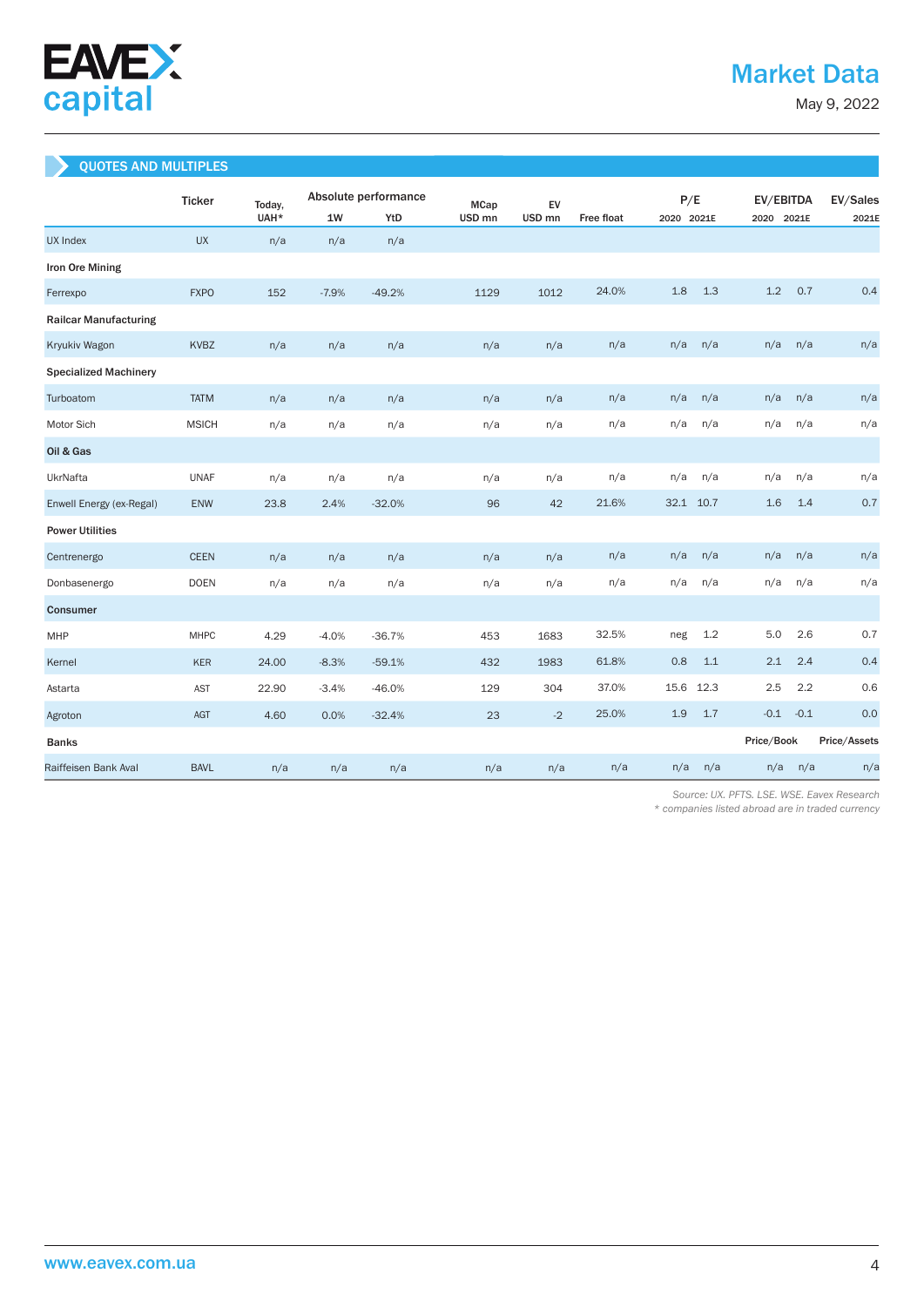

## Market Data

May 9, 2022

## MAIN FINANCIAL FORECASTS, USD mn

|                              |              | <b>Net Sales</b> |                     |       | <b>EBITDA</b>       |      |                     | <b>EBITDA</b> margin |       |                   | <b>Net Profit</b> |                |                         | Net Profit margin |         |         |
|------------------------------|--------------|------------------|---------------------|-------|---------------------|------|---------------------|----------------------|-------|-------------------|-------------------|----------------|-------------------------|-------------------|---------|---------|
|                              |              | 2019             | 2020                | 2021E | 2019                | 2020 | 2021E               | 2019 2020            |       | 2021E             | 2019              | 2020           | 2021E                   | 2019              | 2020    | 2021E   |
| <b>Iron Ore Mining</b>       |              |                  |                     |       |                     |      |                     |                      |       |                   |                   |                |                         |                   |         |         |
| Ferrexpo                     | <b>FXPO</b>  | 1507             | 1700                | 2518  | 586                 | 859  | 1.439               | 38.9%                | 50.5% | 57.1%             | 403               | 635            | 871                     | 26.7%             | 37.4%   | 34.6%   |
| <b>Railcar Manufacturing</b> |              |                  |                     |       |                     |      |                     |                      |       |                   |                   |                |                         |                   |         |         |
| Kryukiv Wagon                | <b>KVBZ</b>  | 292              | 223                 | 192   | 38                  | 13   | 10                  | 13.0%                | 5.9%  | 5.2%              | 31                | 9              | 5                       | 10.5%             | 3.8%    | 2.7%    |
| <b>Specialized Machinery</b> |              |                  |                     |       |                     |      |                     |                      |       |                   |                   |                |                         |                   |         |         |
| Turboatom                    | <b>TATM</b>  | 110              | 105                 | 52    | 49                  | 52   | 21                  | 45.0%                | 49.1% | 40.7%             | 12                | 8              | 3                       | 11.1%             | 8.0%    | 6.0%    |
| Motor Sich                   | <b>MSICH</b> | 358              | 353                 | 338   | 19                  | 102  | 90                  | 5.2%                 | 29.1% | 26.5%             | $-14$             | 32             | 23                      | $-3.8%$           | 8.9%    | 6.9%    |
| Oil & Gas                    |              |                  |                     |       |                     |      |                     |                      |       |                   |                   |                |                         |                   |         |         |
| Ukrnafta                     | <b>UNAF</b>  | 1098             | 1319                | 1286  | $-115$              | 320  | 291                 | $-10.5%$             | 24.3% | 22.6%             | $-158$            | 158            | 186                     | $-14.4%$          | 12.0%   | 14.4%   |
| Regal Petroleum              | <b>RPT</b>   | 50               | 55                  | 62    | 22                  | 26   | 30                  | 44.0%                | 47.3% | 48.4%             | 10                | 3              | 9                       | 20.0%             | 5.5%    | 14.5%   |
| <b>Electric Utilities</b>    |              |                  |                     |       |                     |      |                     |                      |       |                   |                   |                |                         |                   |         |         |
| Centrenergo                  | <b>CEEN</b>  | 589              | 764                 | 513   | $-69$               | 17   | $-12$               | $-11.7%$             | 2.2%  | $-2.3%$           | $-77$             | $\overline{2}$ | $-31$                   | $-13.1%$          | 0.3%    | $-6.0%$ |
| Donbasenergo                 | <b>DOEN</b>  | 249              | 256                 | 258   | 8                   | 9    | $-1$                | 3.1%                 | 3.3%  | $-0.6%$           | $-3$              | $\mathbf{1}$   | $-8$                    | $-1.1%$           | 0.4%    | $-3.0%$ |
| Consumer                     |              |                  |                     |       |                     |      |                     |                      |       |                   |                   |                |                         |                   |         |         |
| <b>MHP</b>                   | <b>MHPC</b>  | 2056             | 1911                | 2372  | 376                 | 340  | 648                 | 18.3%                | 17.8% | 27.3%             | 215               | $-133$         | 393                     | 10.5%             | $-7.0%$ | 16.6%   |
| Kernel (FY19, FY20, FY21)    | <b>KER</b>   | 4107             | 5647                | 5082  | 443                 | 929  | 836                 | 10.8%                | 16.5% | 16.5%             | 118               | 513            | 410                     | 2.9%              | 9.1%    | 8.1%    |
| Astarta                      | <b>AST</b>   | 497              | 484                 | 517   | 86                  | 122  | 136                 | 17.4%                | 25.1% | 26.3%             | $\overline{2}$    | 8              | 11                      | 0.4%              | 1.7%    | 2.0%    |
| Agroton                      | AGT          | 54               | 68                  | 74    | $\overline{2}$      | 33   | 31                  | 4.1%                 | 48.2% | 41.3%             | 5                 | 12             | 13                      | 9.5%              | 17.4%   | 17.4%   |
| <b>Banks</b>                 |              |                  | <b>Total Assets</b> |       | <b>Total Equity</b> |      | <b>Total Income</b> |                      |       | <b>Net Profit</b> |                   |                | <b>Return on Equity</b> |                   |         |         |
| Raiffeisen Bank Aval         | <b>BAVL</b>  | 3495             | 3795                | 4216  | 550                 | 456  | 516                 | 280                  | 271   | 260               | 185               | 151            | 178                     | 33.6%             | 33.2%   | 34.5%   |

 *Source: Eavex Research*